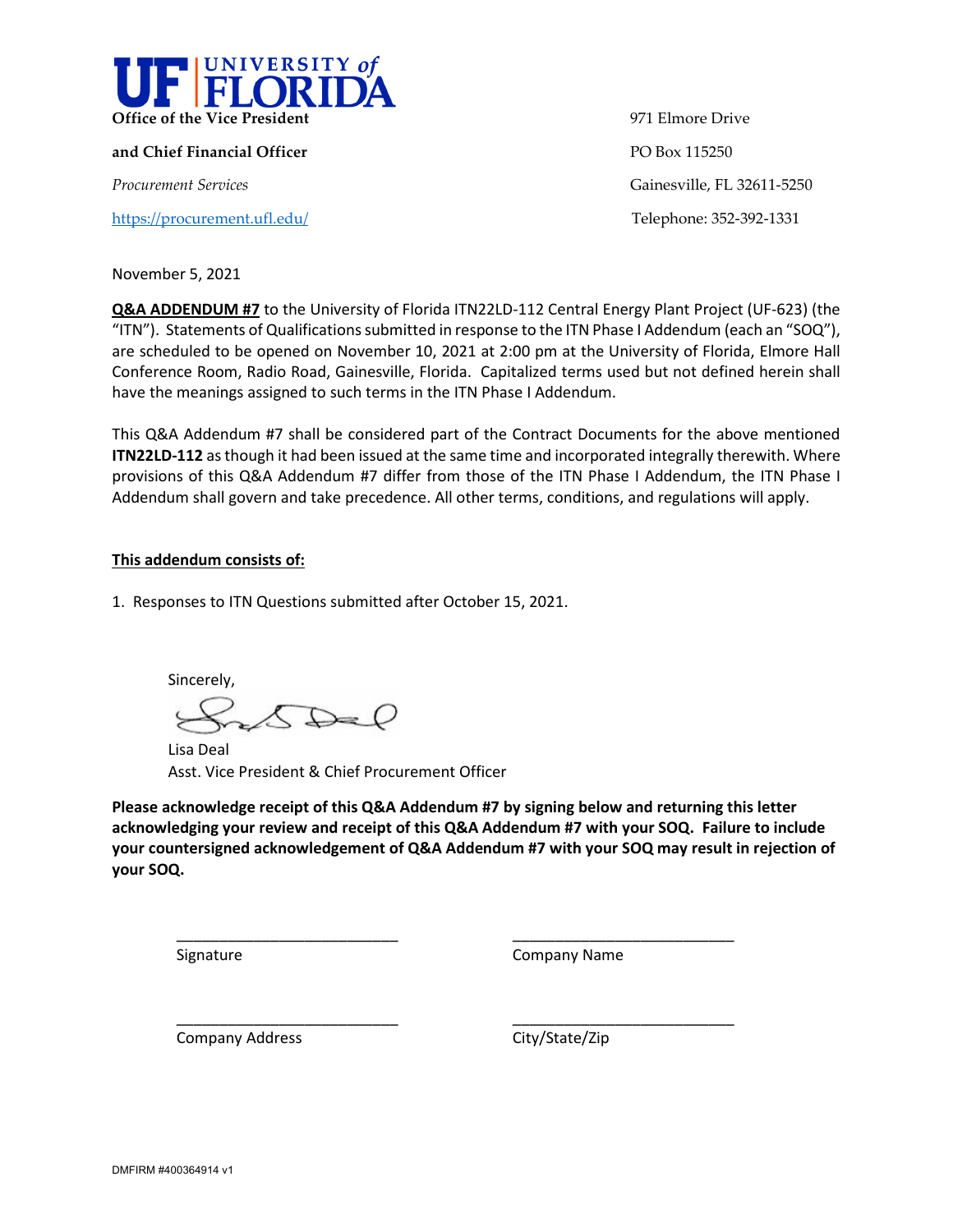## **ITN Questions**

| No.            | <b>Issue Topic</b><br><b>ITN Question</b>                                                                                                                                                                                                                                                                                                                                                                                                                                                                                     | <b>ITN Phase 1</b><br>Category<br><b>Section</b>                     |           | <b>University Response</b>                                                                                                                                          |
|----------------|-------------------------------------------------------------------------------------------------------------------------------------------------------------------------------------------------------------------------------------------------------------------------------------------------------------------------------------------------------------------------------------------------------------------------------------------------------------------------------------------------------------------------------|----------------------------------------------------------------------|-----------|---------------------------------------------------------------------------------------------------------------------------------------------------------------------|
| $\mathbf{1}$   | <b>Bound</b><br>One of our team member's package of financial<br>Volumes:<br>statements is thousands of pages long due to the<br>team member's international presence, foreign<br>hard copies of<br>financial<br>currency translation, accounting footnotes, and<br>language translation. We request that financial<br>statements<br>statements be allowed to be solely submitted via<br>USB flash drive instead of hard paper copies to<br>reduce paper waste and enable a smoother<br>production of our submission package. | 3<br>4.2 SOQ<br>Submission<br>and 4.3 Form<br>and Content<br>of SOQs |           | Respondent may submit the financial<br>statements both electronically and in a<br>separate binder.                                                                  |
|                | Additionally, we ask that if a paper submission is<br>required for the financial statements, then<br>Respondents be permitted to have a separate<br>binder for financial statements since binding them<br>into Volume 3 will result in an exceptionally large<br>and unwieldy Volume 3 binder.                                                                                                                                                                                                                                |                                                                      |           |                                                                                                                                                                     |
| $\overline{2}$ | Confidential<br>Per company policies and procedures, our<br>Guarantor's audited financials are non-public<br>Financial<br>confidential information that can only be sent<br>Statement<br>Submittal<br>directly from our Guarantor's central accounting<br>group, in hard copy only, to the University under<br>Requirements<br>separate cover. Section 4.3.2 outlines general<br>formatting and submission requirements for the<br>SOQ and seems to indicate that separate submission<br>of financials is acceptable.         | 4.3.2<br>$\mathbf{1}$                                                |           | Respondent may submit the financial<br>statements as noted in its question -<br>separate from the rest of the SOQ with a<br>placeholder page and in hard copy only. |
|                | Can you please confirm:<br>that submission of confidential<br>a)                                                                                                                                                                                                                                                                                                                                                                                                                                                              |                                                                      | financial |                                                                                                                                                                     |
|                | statements can be separate from the rest of the SOQ                                                                                                                                                                                                                                                                                                                                                                                                                                                                           |                                                                      |           |                                                                                                                                                                     |